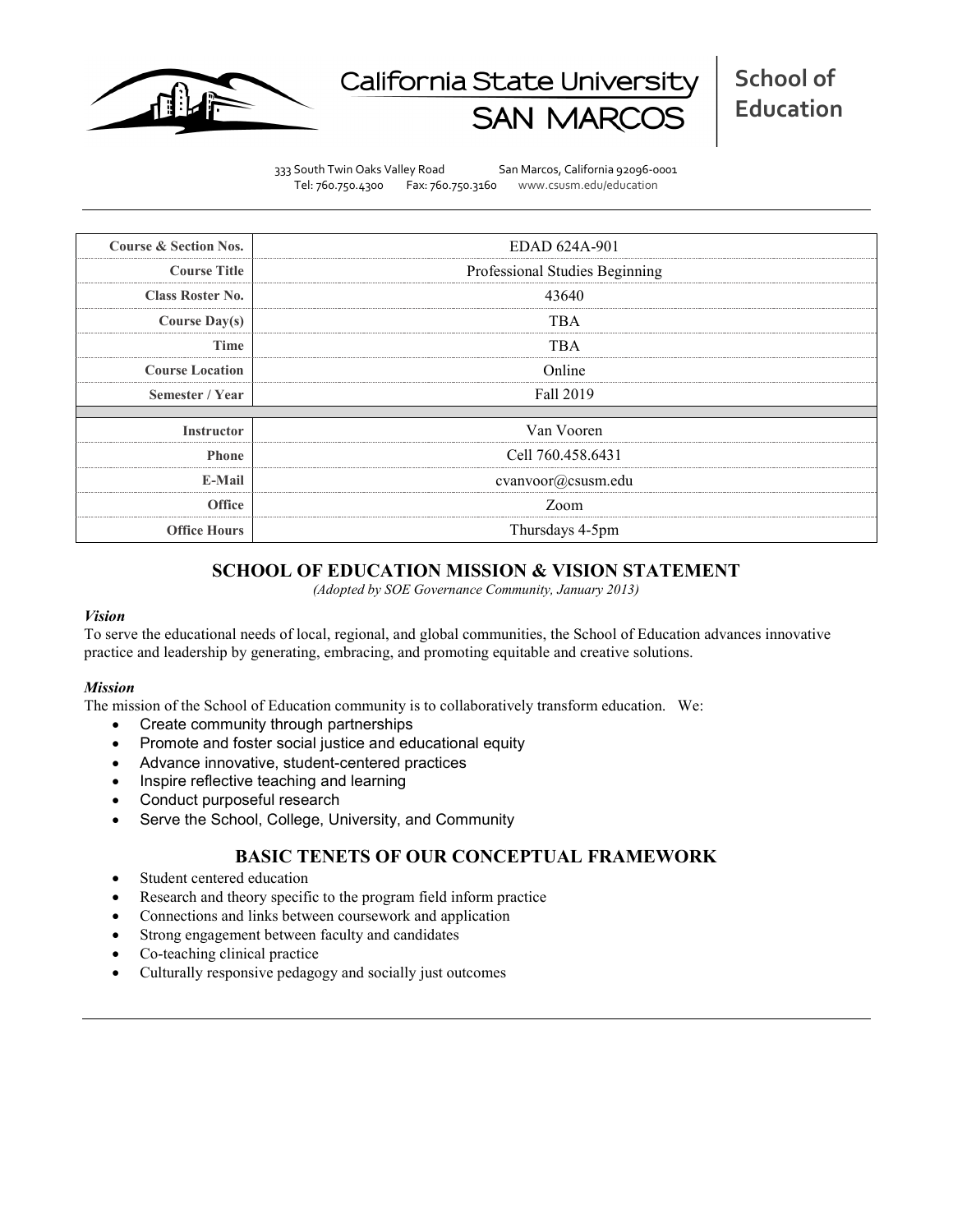# **COURSE DESCRIPTION**

This course provides students with basic on-site experiences appropriate to an entry-level administrator. Students will work closely with an on-site administrator and university faculty in the development and implementation of a plan for field experiences including basic preliminary administrative functions. Students will develop a paper, project, or other product, collaboratively agreed upon with the supervisory team, which integrates learning from the fieldwork and which will be used by the cooperating site. *Graded Credit/ No Credit*

#### **Course Prerequisites**

Enrollment in EDAD 610 and EDAD 612

#### **Course Objectives**

Students will attend school meetings aligned with the instruction in the classes. Suggestions include School Site Council (SSC), English Learner Advisory Council (ELAC), District English Learner Advisory Council (DELAC), special education placement meetings, Local Control and Accountability (LCAP) meetings, and a grade or subject meeting outside of your assignment.

### **Unique Course Requirements**

Students will engage in a minimum of 15 hours (equivalent of 1 unit) in planning and implementing the leadership field study.

#### **Required Texts**

None

# **Cougar Courses**

Online container for course materials and resources.

## **COURSE LEARNING OUTCOMES**

Upon successful completion of this course, students will be able to reflect on the California Administrative Performance Standards and their learning growth as aligned with the EDAD 610 and EDAD 612 courses based on reading, discussions, assignments, and field experience at a school site. The CAPE standards for those two courses are:

EDAD 610: Leading School Communities in a Diverse Society *CAPEs 1, 2, 11*

EDAD 612: Developing Professional Leadership Perspectives

*CAPEs 3, 9.4*

# **PROGRAM STUDENT LEARNING OUTCOMES (PSLOS)**

The Master of Arts in Education Program assesses seven Program Student Learning Outcomes (PSLO).

- 1. Explain how school plans, programs, and activities support the school's vision to advance the academic, linguistic, cultural, aesthetic, social-emotional, behavioral, and physical development of each student.
- 2. Recognize discriminatory practices, signs of trauma, manifestations of mental illness, and promote culturally responsive, positive and restorative strategies to address diverse student and school needs.
- 3. Use principles of positive behavior interventions, conflict resolution, and restorative justice and explain to staff and community members how these approaches support academic achievement, safety, and wellbeing for all students.
- 4. Engage family and community members in accomplishing the school's vision of equitable schooling and continuous improvement that includes the academic, linguistic, cultural, social-emotional, mental and physical health, and/or other supports needed to succeed in school.
- 5. Recognize any possible institutional barriers to student and staff learning and use strategies that overcome barriers that derive from economic, social-emotional, racial, linguistic, cultural, physical, gender, gender identity, sexual orientation, or other sources of educational disadvantage or discrimination
- 6. Understand and analyze governance and policy systems and use this knowledge to explain roles and relationships of school and district administrators, local state boards of education, and the legislature to staff and the school community.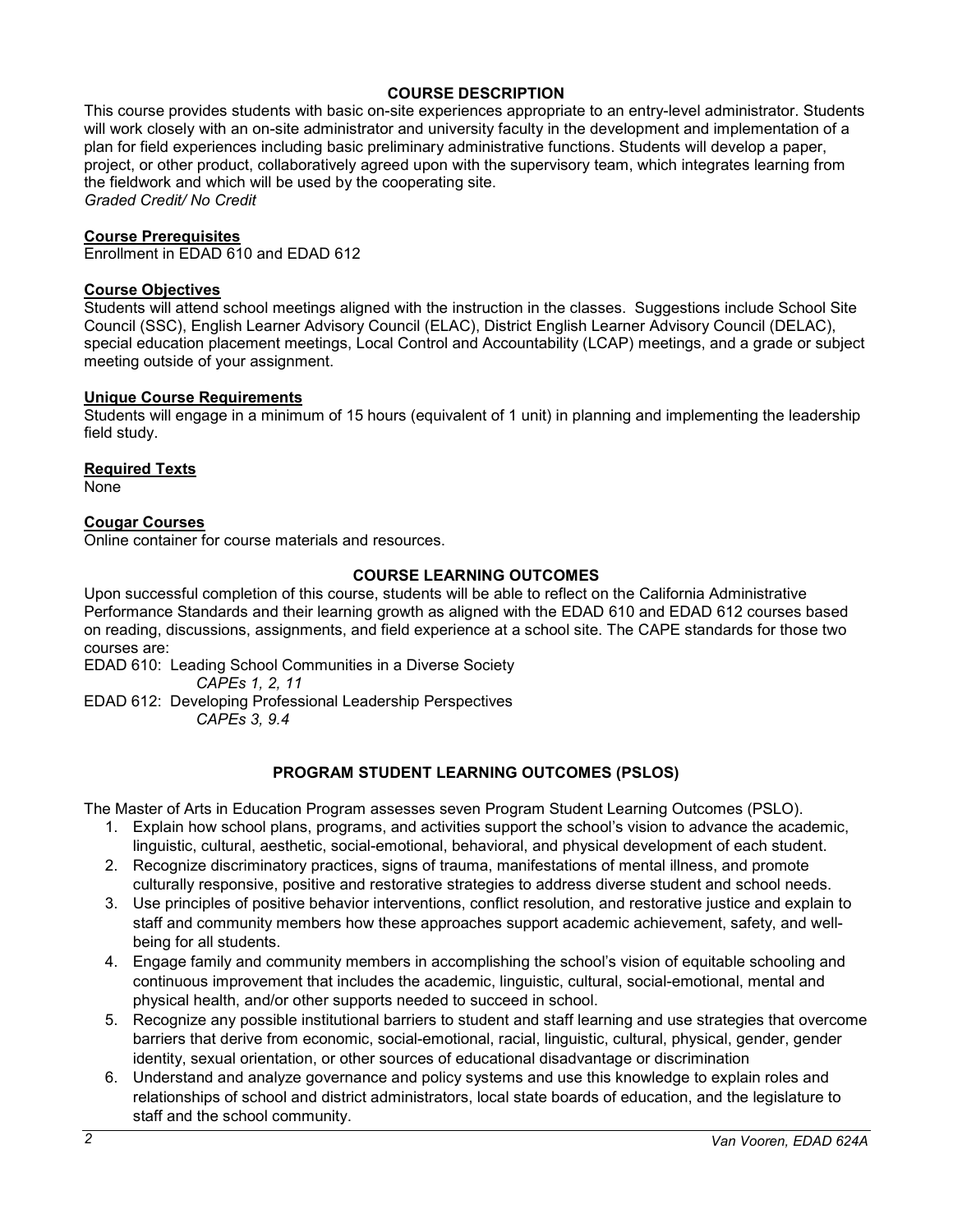7. Analyze current research literature and explain how findings can be applied in a practical educational setting.

## *Category III: Field Experiences in the Program*

The course objectives, assignments, and assessments are also aligned with the CCTC standards for a California Preliminary Administrative Services Credential. This course is designed to help teachers seek skills, knowledge, and attitudes necessary to assist schools and district in implementing effective programs for all students. The successful candidate will be able to merge theory and practice in order to realize a comprehensive and extensive educational program for all students. Candidates will be required to formally match alignment with the following Preliminary Administrative Services Credential standards in this course:

#### **Program Standard 12: Nature of Field Experiences**

In the administrative services preparation program, candidates participate in practical field experiences that are designed to facilitate the application of theoretical concepts in authentic settings. Each candidate is introduced to the major duties and responsibilities authorized by the administrative services credential as articulated in the *Performance Expectations*. Field experiences include a variety of diverse and realistic settings both in the day-to-day functions of administrators and in longterm policy design and implementation.

#### **Program Standard 13: Guidance, Assistance and Feedback**

The administrative services preparation program sponsor has an effective system by which the candidate's performance is guided, assisted, and evaluated in each field experience. In this system, at least one field/clinical supervisor and at least one program supervisor provide complete, accurate, and timely feedback to the candidate, including constructive suggestions for improvement.

|               | Week 1 | Week 2      | Weeks 3-7 | Week 8 | Week 8     |
|---------------|--------|-------------|-----------|--------|------------|
| Talk to       |        |             |           |        |            |
| principal     |        |             |           |        |            |
| about a topic |        |             |           |        |            |
| proposal      | X      |             |           |        |            |
| Post Form 1   |        |             |           |        |            |
| in Cougar     |        | X           |           |        |            |
| Courses       |        | September 8 |           |        |            |
| Conduct field |        |             |           |        |            |
| study         |        |             | X         |        |            |
| Collect       |        |             |           |        |            |
| evidence of   |        |             |           |        |            |
| field study   |        |             | X         |        |            |
| Write final   |        |             |           |        |            |
| report        |        |             |           | X      |            |
| Submit Form   |        |             |           |        |            |
| 2 with        |        |             |           |        | X          |
| signatures    |        |             |           |        | October 13 |

# **SCHEDULE/COURSE OUTLINE**

#### **COURSE REQUIREMENTS AND GRADED COURSE COMPONENTS**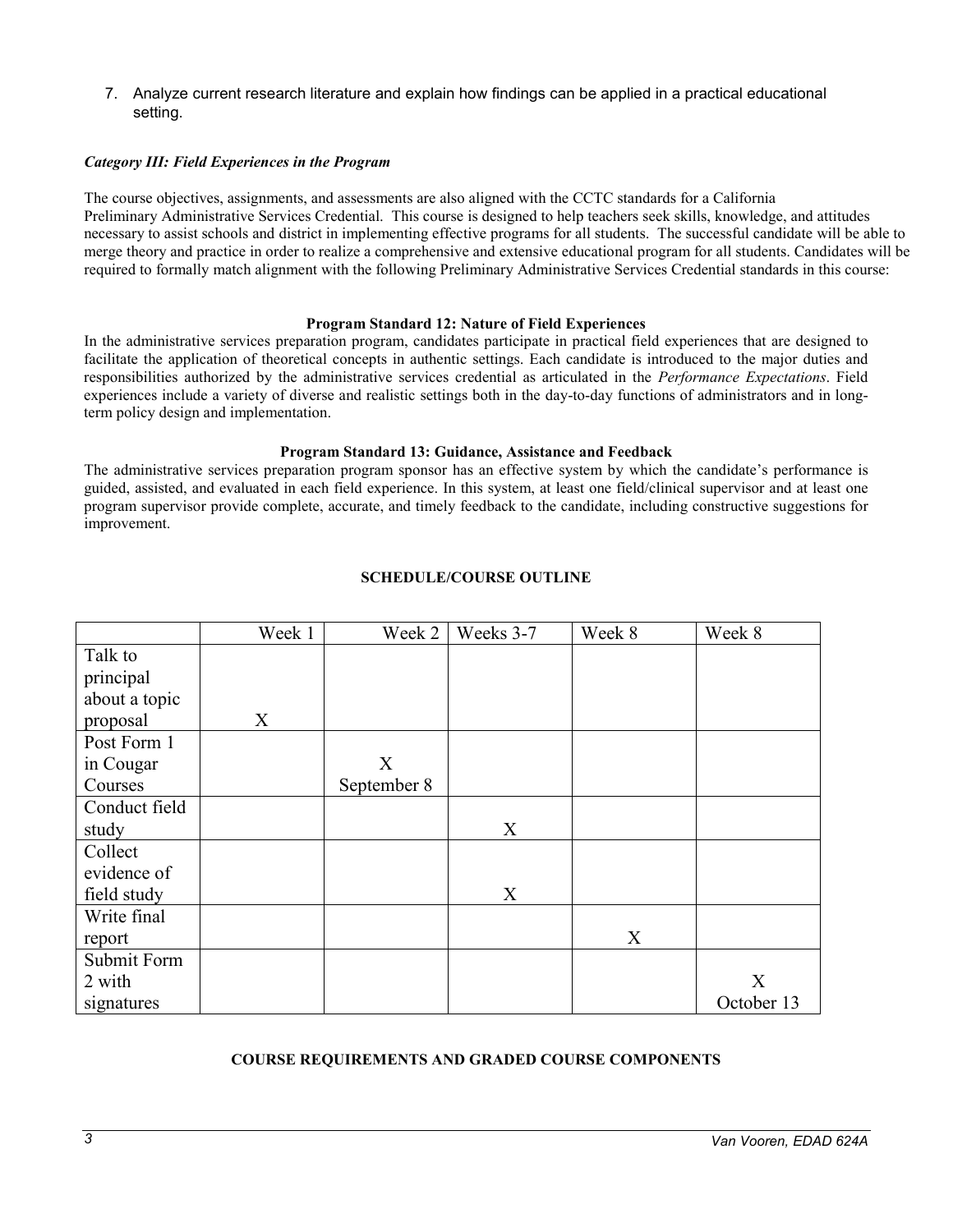# **Course Assignments**

The candidate will submit Form 1 (the field study proposal) by week 2 of the online 8-week course. The candidate will submit Form 2 (the field study report and reflection) by week 8 of the online 8 week course.

# **Grading Standards**

The course is graded as a Credit/No credit.

# **Final Exam Statement**

There is no final exam in this course.

# **School of Education Attendance Policy**

Due to the dynamic and interactive nature of courses in the School of Education, all candidates are expected to attend all classes and participate actively. At a minimum, candidates must attend more than 80% of class time, or s/he may not receive a passing grade for the course at the discretion of the instructor. Individual instructors may adopt more stringent attendance requirements. Should the candidate have extenuating circumstances, s/he should contact the instructor as soon as possible. *(Adopted by the COE Governance Community, December, 1997).*

#### **GENERAL CONSIDERATIONS**

# **CSUSM Academic Honesty Policy**

"Students will be expected to adhere to standards of academic honesty and integrity, as outlined in the Student Academic Honesty Policy. All written work and oral presentation assignments must be original work. All ideas/materials that are borrowed from other sources must have appropriate references to the original sources. Any quoted material should give credit to the source and be punctuated with quotation marks.

Students are responsible for honest completion of their work including examinations. There will be no tolerance for infractions. If you believe there has been an infraction by someone in the class, please bring it to the instructor's attention. The instructor reserves the right to discipline any student for academic dishonesty in accordance with the general rules and regulations of the university. Disciplinary action may include the lowering of grades and/or the assignment of a failing grade for an exam, assignment, or the class as a whole."

Incidents of Academic Dishonesty will be reported to the Dean of Students. Sanctions at the University level may include suspension or expulsion from the University.

# **Plagiarism**

As an educator, it is expected that each candidate will do his/her own work, and contribute equally to group projects and processes. Plagiarism or cheating is unacceptable under any circumstances. If you are in doubt about whether your work is paraphrased or plagiarized see the Plagiarism Prevention for Students website [http://library.csusm.edu/plagiarism/index.html.](http://library.csusm.edu/plagiarism/index.html) If there are questions about academic honesty, please consult the University catalog.

#### **Students with Disabilities Requiring Reasonable Accommodations**

Candidates with disabilities who require reasonable accommodations must be approved for services by providing appropriate and recent documentation to the Office of Disable Student Services (DSS). This office is located in Craven Hall 4300, and can be contacted by phone at (760) 750-4905, or TTY (760) 750-4909. Candidates authorized by DSS to receive reasonable accommodations should meet with their instructor during office hours or, in order to ensure confidentiality, in a more private setting.

# **Credit Hour Policy Statement**

Per the University Credit Hour Policy: